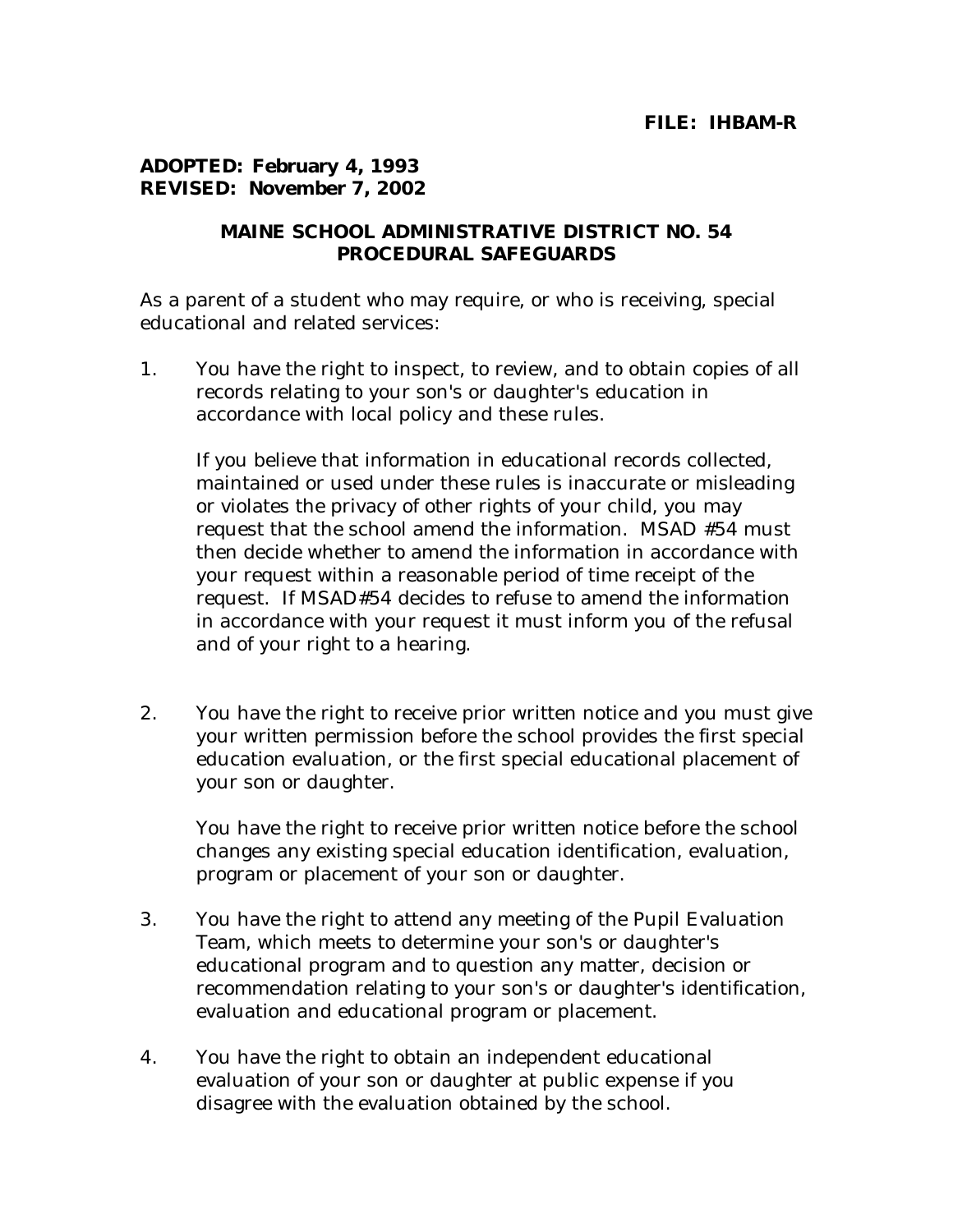The school must grant your request to provide at public expense an independent educational evaluation or, if it disagrees, must initiate a due process hearing to show that its own evaluation is appropriate. Such a determination shall be made within 30 days of the receipt of your written request for an independent educational evaluation. You are under no obligation to submit a written request to the school prior to exercising your right to an independent evaluation.

 On your request (if the school agrees), or after a decision of the hearing official (if the school disagrees), an evaluation conducted by an appropriately certified or licensed special education professional who is qualified to provide educational evaluations and who is not an employee of the school, will be provided at no cost to you. If the hearing officer decides that the school's evaluation of your son or daughter is appropriate, or that the individual(s) who provided the evaluation you obtained were not qualified, or that the charges were excessive; the school may not be responsible for the costs incurred by the parents to obtain an independent evaluation. You may at any time obtain an independent evaluation at your own expense.

 Any evaluation of your child by an appropriately certified or licensed special education professional must be considered by the Pupil Evaluation Team, whether or not the evaluation was obtained at public expense.

5. You have the right to file a written complaint with the superintendent of the administrative unit responsible for the education of your child if you have reason to believe that the administrative unit is not in compliance with these special education regulations. The superintendent, or a designee, shall then appoint a person to investigate your complaint and to recommend to the superintendent, within 30 days, any corrective action necessary to ensure compliance.

 You must exercise your right to appeal within 30 days of the receipt of the hearing officer's decision.

 Your child will remain in the current educational program (or, if applying for initial admission to the public school, shall be placed in the regular public school program) until all proceedings have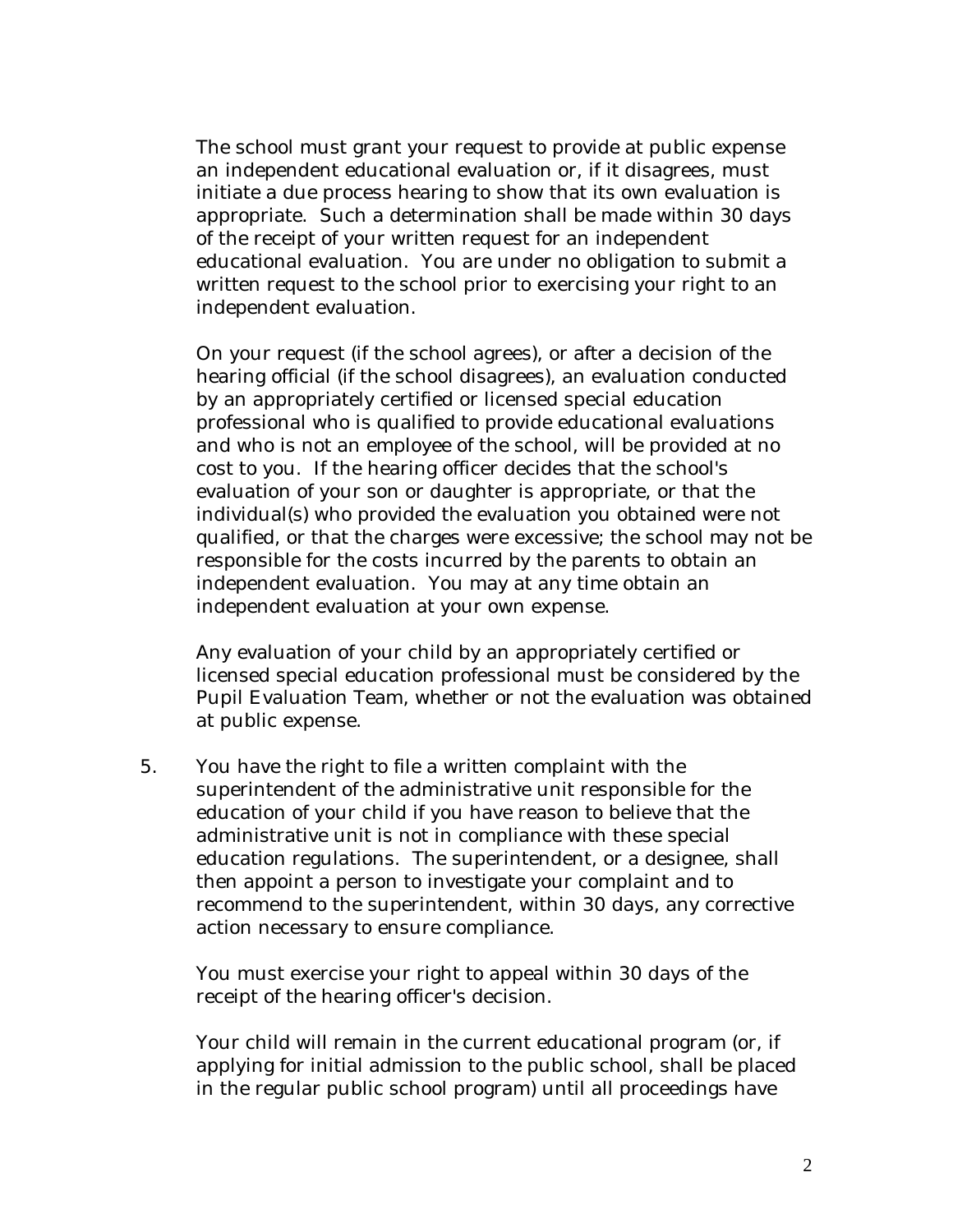been completed, unless you and the school agree upon a temporary placement in a program, which differs from the current educational program.

6. You have the right to file a written complaint with the Commissioner of the Department of Education if you have reason to believe that the administrative unit responsible for the education of your child is not in compliance with these special education regulations.

 The Commissioner must initiate and complete, within 45 days of the receipt of the complaint, an investigation and a determination of probable cause.

 If the administrative unit is determined to be in non-compliance, the Commissioner will develop a corrective action plan and initiate consultation and mediation efforts to resolve the subject of the complaint.

- 7. You have the right to request the Department of Education to provide mediation services if you and the school are unable to agree upon the identification, evaluation, educational program, or placement of your child.
- 8. You have the right to a special education due process hearing if you have any concerns regarding the identification, evaluation, educational program or placement of your child, and if your concerns cannot be resolved to your satisfaction.

 You have the right to be assisted at this hearing by a person or persons of your choosing, including an attorney, and the right to present evidence, confront, cross-examine, and compel the attendance of witnesses. The administrative unit may be responsible for your legal expenses related to this hearing if the hearing officer rules in your favor.

 You have the right to a written or electronic verbatim recording of the hearing. You will receive written findings of fact and a written decision of the hearing at no cost within forty-five days of the receipt of the request for a hearing.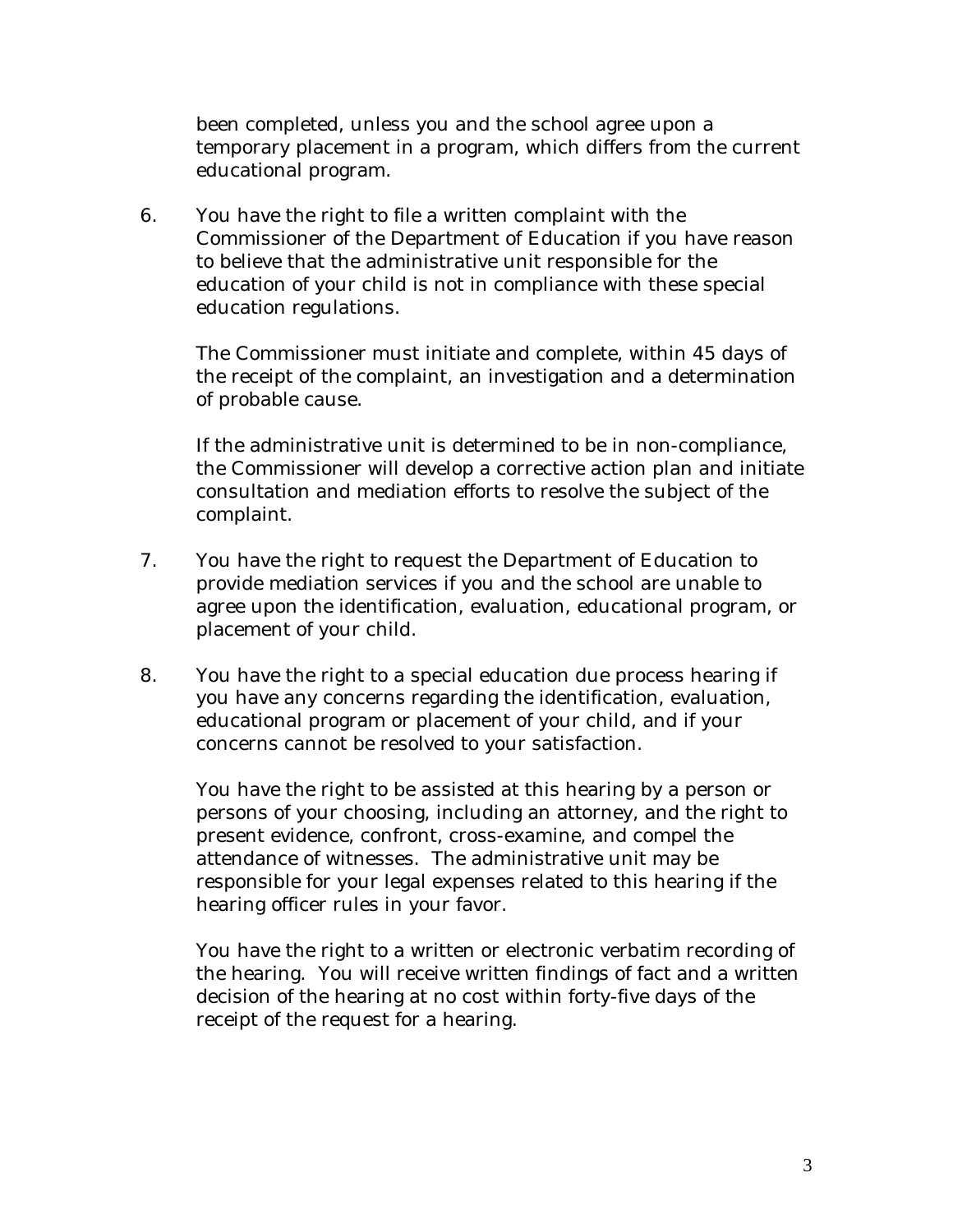9. You have the right to appeal to the Superior Court or to a United States District Court when the decision of the due process hearing is not acceptable to you.

 You must exercise your right to appeal within 30 days of the receipt of the hearing officer's decision.

 Your child will remain in the current educational program (or, if applying for initial admission to the public school, shall be placed in the regular public school program) until all proceedings have been completed, unless you and the school agree upon a temporary placement in a program, which differs from the current educational program.

- 10. MSAD #54 shall ensure that an individual is assigned to act as a surrogate for the parents of a child when no parent can be identified, the school, after reasonable assurance cannot discover the whereabouts of a parent, or when the child is a ward of the state. The surrogate parent is appointed by the Department of Education and may represent the child in all matters relating to the identification, evaluation, educational placement of the child, and the provision of a free appropriate public education.
- 11. In general, if your child has violated the school's disciplinary standards, MSAD #54 may change your child's current educational placement to an interim alternative educational setting or other setting for a period not to exceed 10 days.

 MSAD #54 may place your child in an interim alternative education setting if your child possesses or uses illegal drugs, or carries a weapon to school or to a school function.

 If MSAD #54 wants to change your child's placement for more than 10 school days, you have the right to participate in the manifestation determination meeting. This meeting determines whether the behavior was or was not related to your child's disability.

 If the determination is made that the behavior is related to your child's disability, then your child may not be suspended, expelled, or removed from the current educational placement for more than ten days, (except in the case of weapons or drugs), unless the PET develops a new IEP and decides upon a new placement. If there is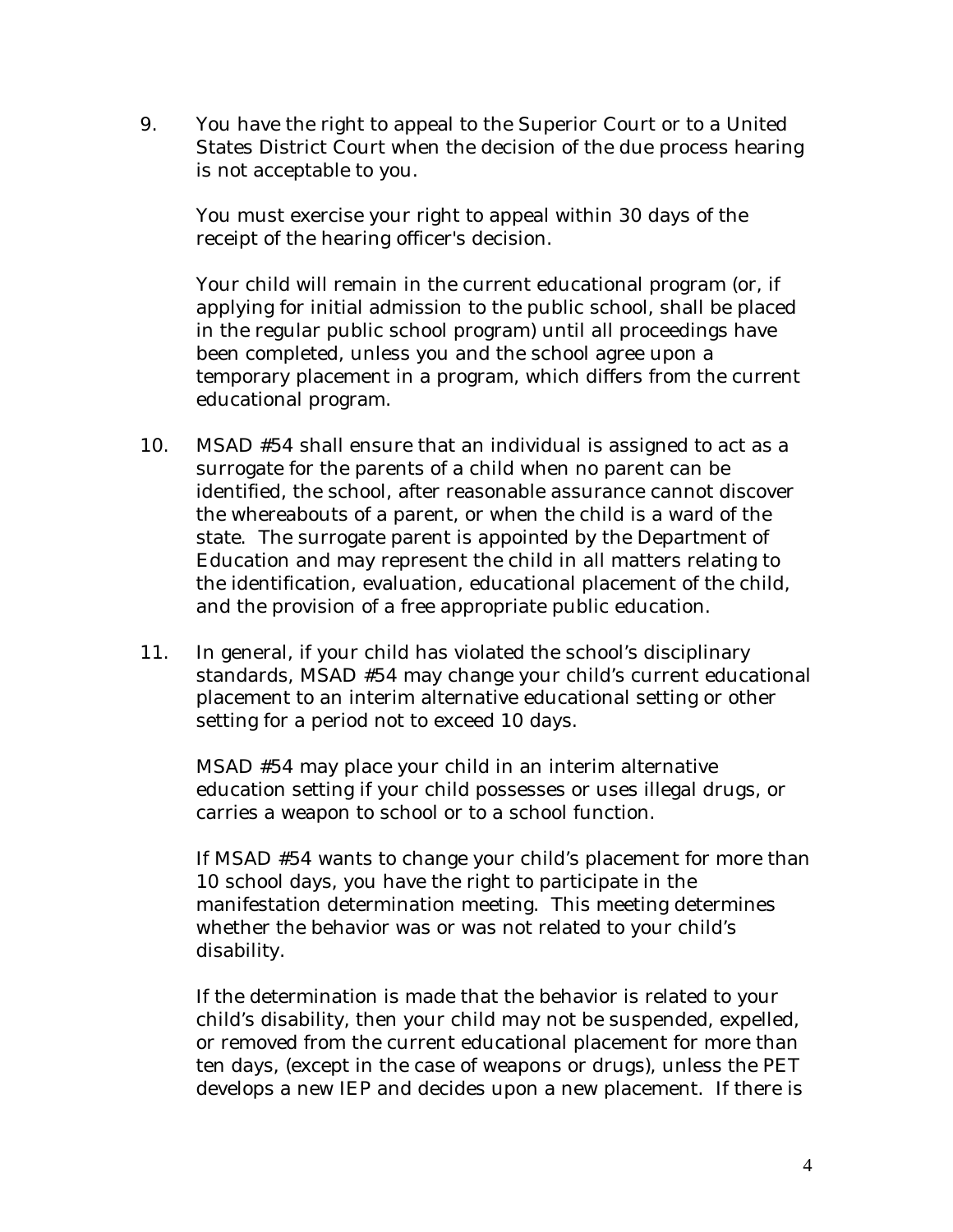no relationship between your child's disability and the behavior, then your child may be disciplined as any other child. MSAD #54 shall provide your child with the services specified in your child's IEP during the period of discipline.

 If you disagree with the manifestation determination, the decision to place your child in an interim alternative educational setting, or any other disciplinary placement, you have the right to request a hearing or an expedited due process hearing.

12. MSAD #54 may be required to reimburse the costs of private school placement if you can prove, at a due process hearing, that the school district has failed or is unable to provide your child with an appropriate education.

 If you plan to place your child with a disability in a private school and seek reimbursement from the school district, you must inform the school district at a PET meeting or provide MSAD #54 with written notice at least ten days (excluding weekends) prior to the enrollment of your child in the private school. You must inform MSAD #54 about your disagreement with your child's IEP, the placement proposed by the school, your intention to enroll your child in a private school, and your intention to request reimbursement.

 If MSAD #54 has provided you with a written notice that they intend to evaluate your child before you remove your child from the public school, you must make your child available to the school for evaluation.

 A court or hearing officer could decide to reduce or deny reimbursement for your private school placement if you fail to inform the school of your intention to make a private school placement at public expense, fail to make your child available for evaluation, or take unreasonable action.

- 13. In any action or proceedings brought under Part B of the Individuals with Disabilities Act, the court may award reasonable attorney's fees to you as the parent or guardian of a child or youth with disabilities who is the prevailing party.
- 14. In general, when your child reaches age 18 (or has been emancipated), these procedural safeguards will transfer to your